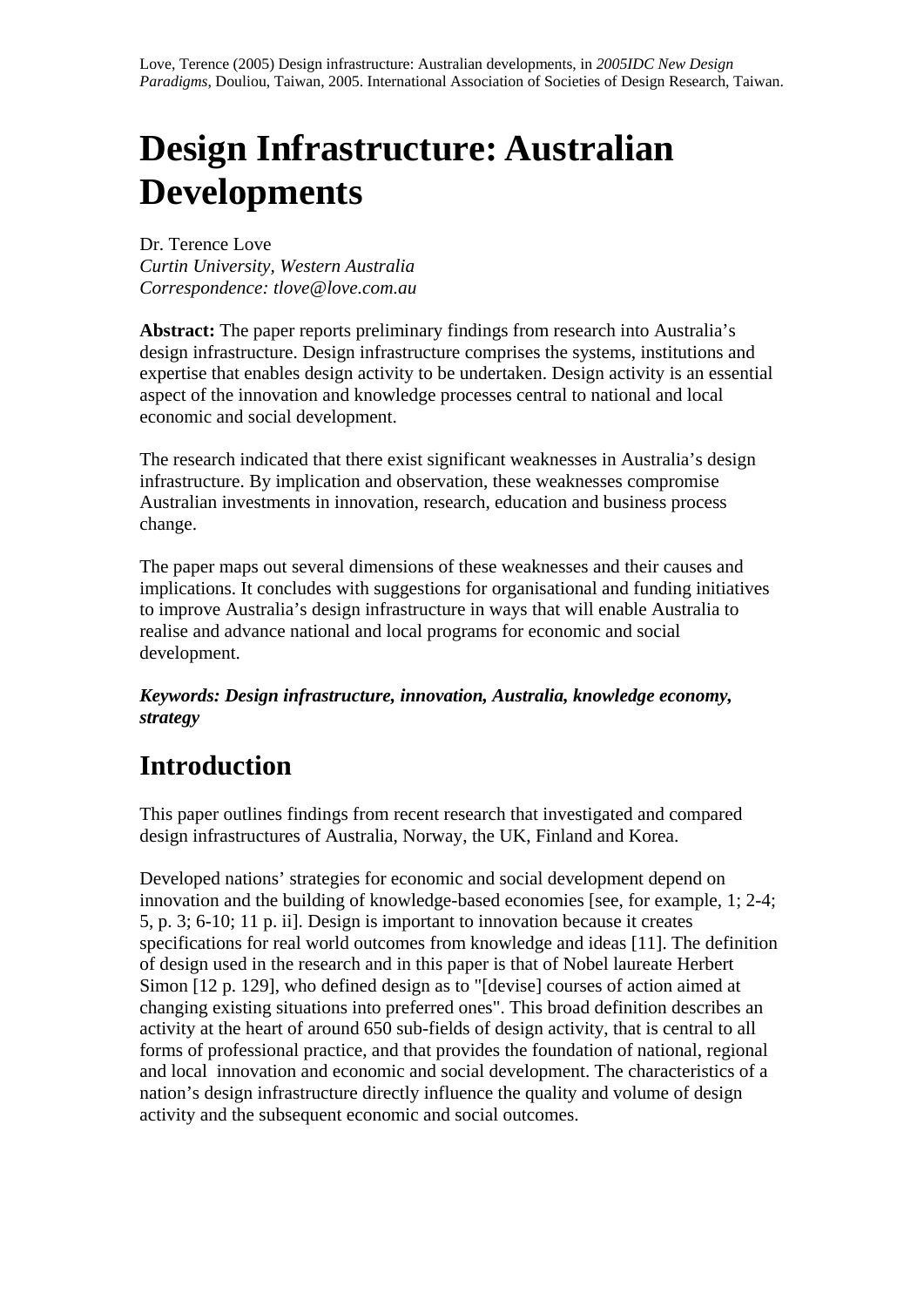The research method combined desk-based review of country data with depth interviews of CEOs of design firms, design managers, senior civil servants and senior design academics.

This paper focuses on Australia's design infrastructure. Preliminary findings are of weakness in Australia's design infrastructure that reduces the effectiveness of Australian approaches in:

- Innovation
- Reshaping Australia as a knowledge economy
- Attracting international investment
- Strategic management of Australia in relation to East, South, and Southeast Asian and Pacific Rim countries.

In this paper, the term *innovation* follows the definition of the Webster Comprehensive dictionary, i.e. *innovate* 'to make changes or alteration to anything established, bring in new ideas, methods, etc, and *innovation* 'the making of a change in something established [13 p. 654 ].

### **Background**

Design, as the conversion of ideas and new knowledge into real world products, systems, services and organisations, offers a powerful and effective strategy for developing an innovation driven knowledge-based economy. Design is important in knowledge-based economies because it is central to successful business outcomes, to national and local economic and social development, and gaining economic and social benefits from investment in research [see, for example, 3-5; 14]. Business, industry, education, government and not-for-profit sectors depend on the efficiency and effectiveness of design processes [15, p. 24] and design infrastructure [15-17] because these impact directly on the success or otherwise of governments' economic and social plans:

- They result in innovative designs (new practical knowledge) for real products, services, systems, programs, policies etc.
- They provide the means to create designed outcomes that use the theories, new information and findings produced as a result of research activities, thus, realising the economic and social benefits created in potentia by investment in research
- They generate a need for 'design-focused applied research' that of itself results in new knowledge. Historically, this has shown to be of importance as a significant catalyst for identifying new avenues of basic research and knowledge production.

Nations can use effective design processes to multiply the value of such hard-won resource advantages as higher aggregate levels of education. Effective design process enhances competitive advantage by converting knowledge into specifications. This is important for the new knowledge that emerges in research. It is equally important in finding way to extend and increase the value of accumulated knowledge. Design shapes knowledge into the products, services, and systems that create value for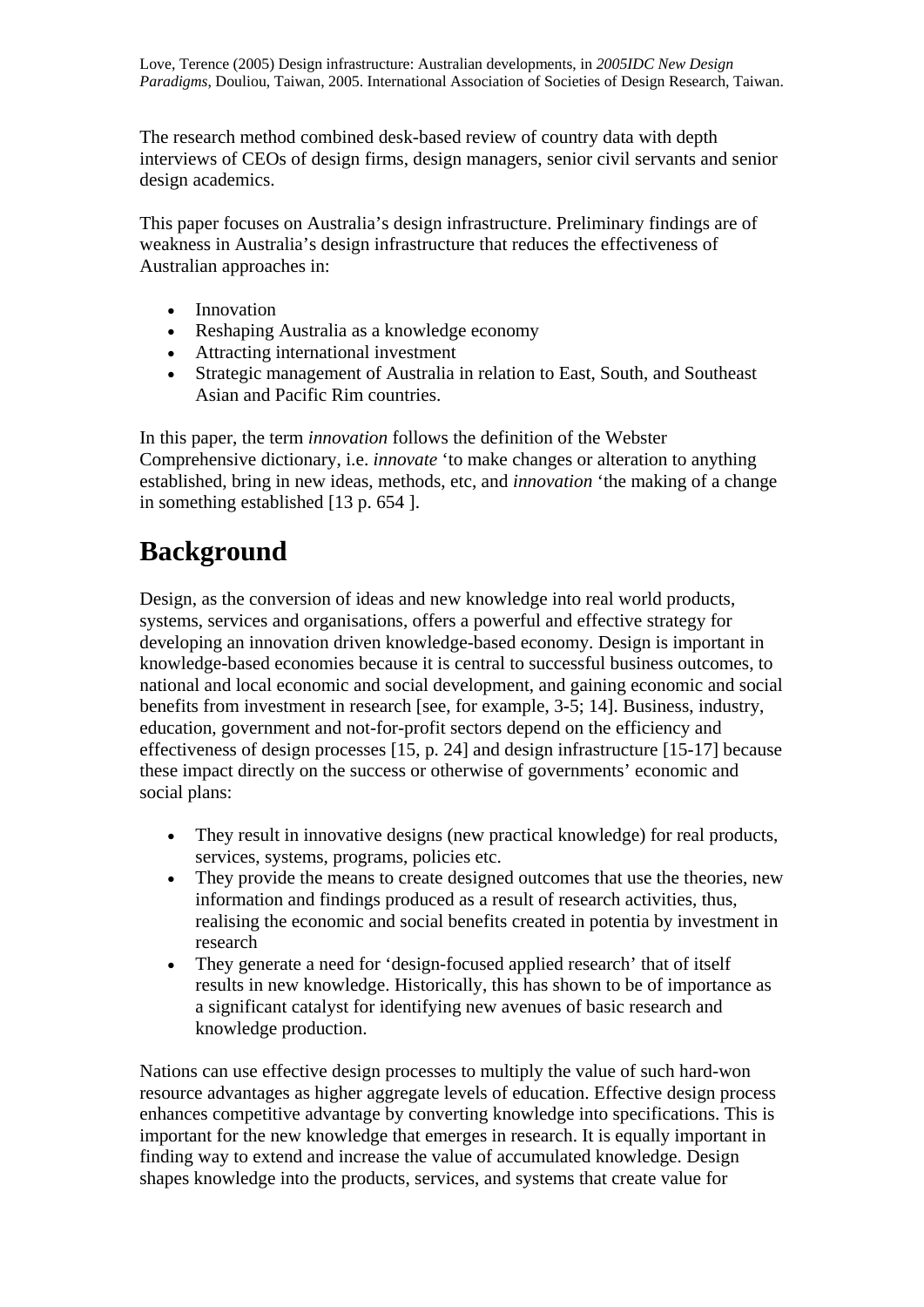societies and nations. This work requires experts. These experts include trained design professionals, design researchers and intermediary professionals such as marketing specialists. This, in turn, requires a strong design infrastructure, and robust design and design research in the tertiary education sector.

Many nations such as the US, the UK, Norway, Finland, Germany, Korea, and Thailand have recognised that design infrastructure contributes strongly to GDP, and have invested heavily in design infrastructure to improve the contribution to economic outcomes of research-derived knowledge [see, for example, 15; 17-21].

Design-focused research is an essential component of design infrastructure because it provides the knowledge and understanding for improving the efficiency and effectiveness of design processes, the quality of designed outputs, and the levels of subsequent economic and social benefits. Design research requires funding. The success of design-focused research to improve innovation and economic and social development outcomes is directly dependent on the funding allocated to it and to its dissemination.

Nationally, design infrastructure is a shared resource comprising multiple components, multiple actors, and owned and managed in a variety of ways. To maintain and improve economic and social development, levels of innovation and transitions from old economy to new economy requires that governments, local and national, manage, coordinate and support the evolution of appropriate design infrastructure. As a preliminary, this requires national design strategies and design policies.

### **Australian Design Infrastructure: Case Study**

The Australian government has policies to support national economic and social development, and to encourage the development of a knowledge economy [see, for example, 3; 4; 5; 22]. These policy directions are similar to those of other nations [see, for examples, 1; 6; 17; 23-30]. The Australian literature shows, however, a lack of awareness of the design infrastructure needed to fulfil these aims, and of the weaknesses in Australia's design infrastructure. These are reflected in:

- Absence from government literature on innovation any apparent awareness of, and support for, professional product design. Searching for the term 'design' on government innovation websites indicates that the concept of design and its central role in innovation is missing from government agencies' conceptualisation of innovation activity.
- Almost complete absence of product and other forms of design from Australian business consultants' models of innovation, and hence from their advice to businesses to improve outcomes.
- Lack of awareness of design issues in major Australian organisations
- Confusion and mal-investment in research sectors due culturally-based and erroneous assumptions that researchers will produce designs for products as well as research findings. This is in spite of researchers lack of training in design skills and associated lack of awareness of best practices in design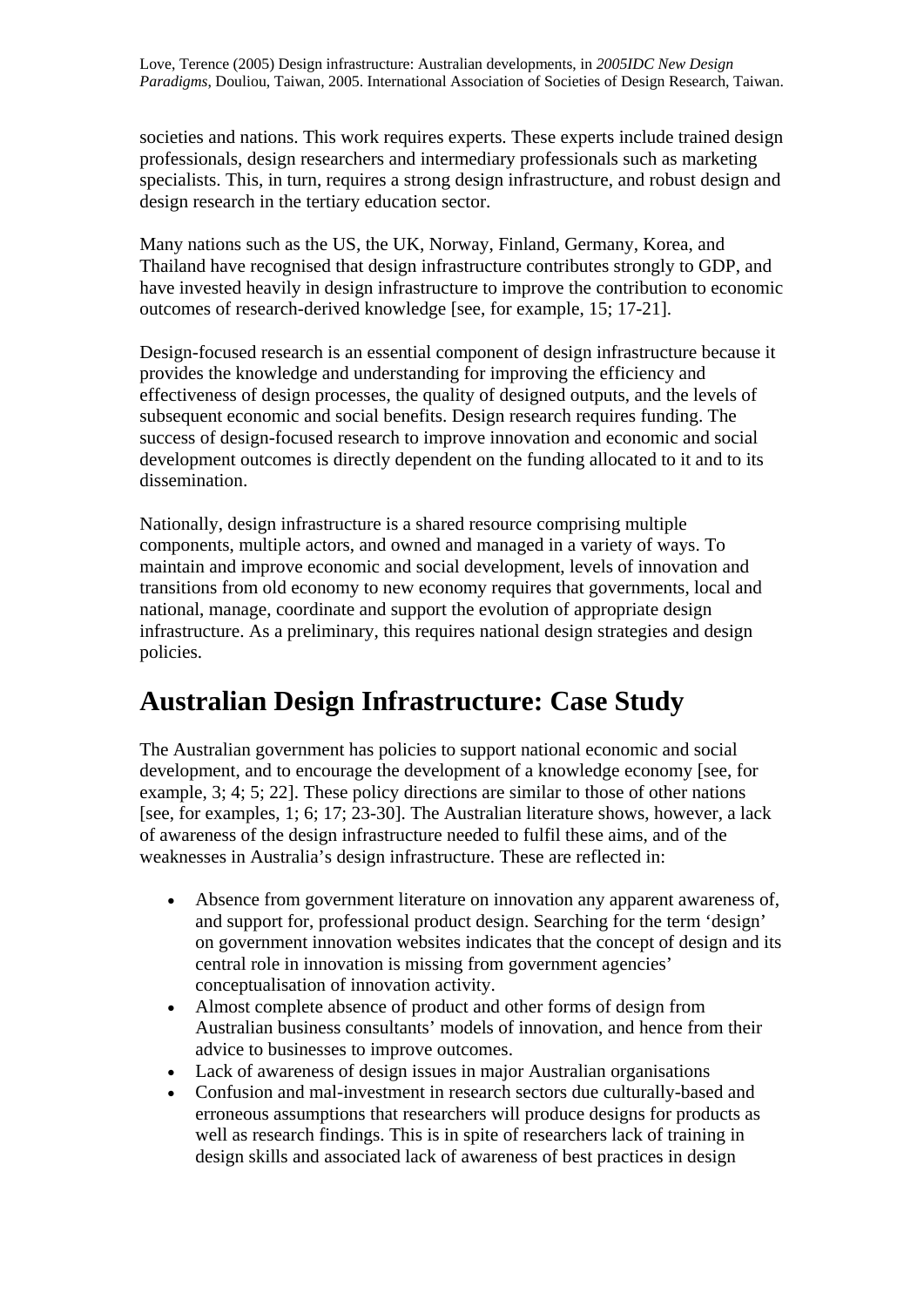- Confusion and mal-investment in entrepreneurial sectors due to expectations that entrepreneurs will convert research findings into products. This is in spite of entrepreneurs lack of training in design skills and associated lack of awareness of best practices in design.
- Emphasis on advertising and selling image and brand, rather than designing and developing products. This reflects an expectation typical of island economies that technology and goods are imported.
- Almost complete absence of Design Research Centres in Australia.
- Almost complete absence of Design Centres in Australia, and of promotion of design awareness, good design practices and optimising the role of design in business activities.
- Absence of a government agency similar to the Design Policy Unit in the UK, whose role is solely to direct and manage the development of design infrastructure and government programs in, for example, design research, design education, industry awareness of design issues and Australian export promotion.
- Lack of a government agency similar to the Design Council in the UK and the Design Forum in Finland, whose roles are to advise other government policymaking bodies on design issues, to act as a focal point for the collection of findings from design-focused research and to promote the use and best practice in design activity to industry and society

Australian organisations have to date relied mainly on ad-hoc processes of invention and 'trial and error' linked to single innovation outcomes, mostly without the participation of design professionals [see, for example, 2; 15; 31]. The term *invention* is here taken to align with Webster Comprehensive Dictionary [13, p. 669]. Two factors, distinguish between invention and design. Invention typically refers to discovery of new *types* of thing. Its root is *invenire* which means 'to come upon' or 'discover'. This contrasts with most design activity, which utilises what is already known. Hence, to say, 'one *designs* a house' makes more sense than to say, 'one *invents* a house'. Invention typically results in a single patentable outcome. Design activity, in contrast, is a production process for producing specifications of real world outcomes from existing knowledge, and hence provides a multiplicity of outputs from any given knowledge.

In Australia, there exists an unusually strong cultural emphasis on individual acts of invention. The dominant focus has been on unpredictable single-shot *invention* activity and IP protectionism as a means of gaining commercial advantage. This emphasis on invention rather than design is widespread in the Australian innovation literature [see, for example, 32; 36]. It contrasts with the use of *design* as a process for ongoing production of multiple innovative outcomes. Australian innovation policy continues down this ad-hoc invention-focused path [see, for example, 3; 4; 5; 32-35]. Focusing on invention is the opposite of what is required for a knowledge economy based on the rich and broad-based generation of designs for multiple economically and socially valuable products, systems and services. This problematic focus on single inventions is, hence, associated with the relatively low levels of new Australian designed products and innovation outcomes, an insubstantial design infrastructure, lack of manufacturing infrastructure, weaknesses in urban and industrial planning relating to public participation in planning processes, and, because of its impact on the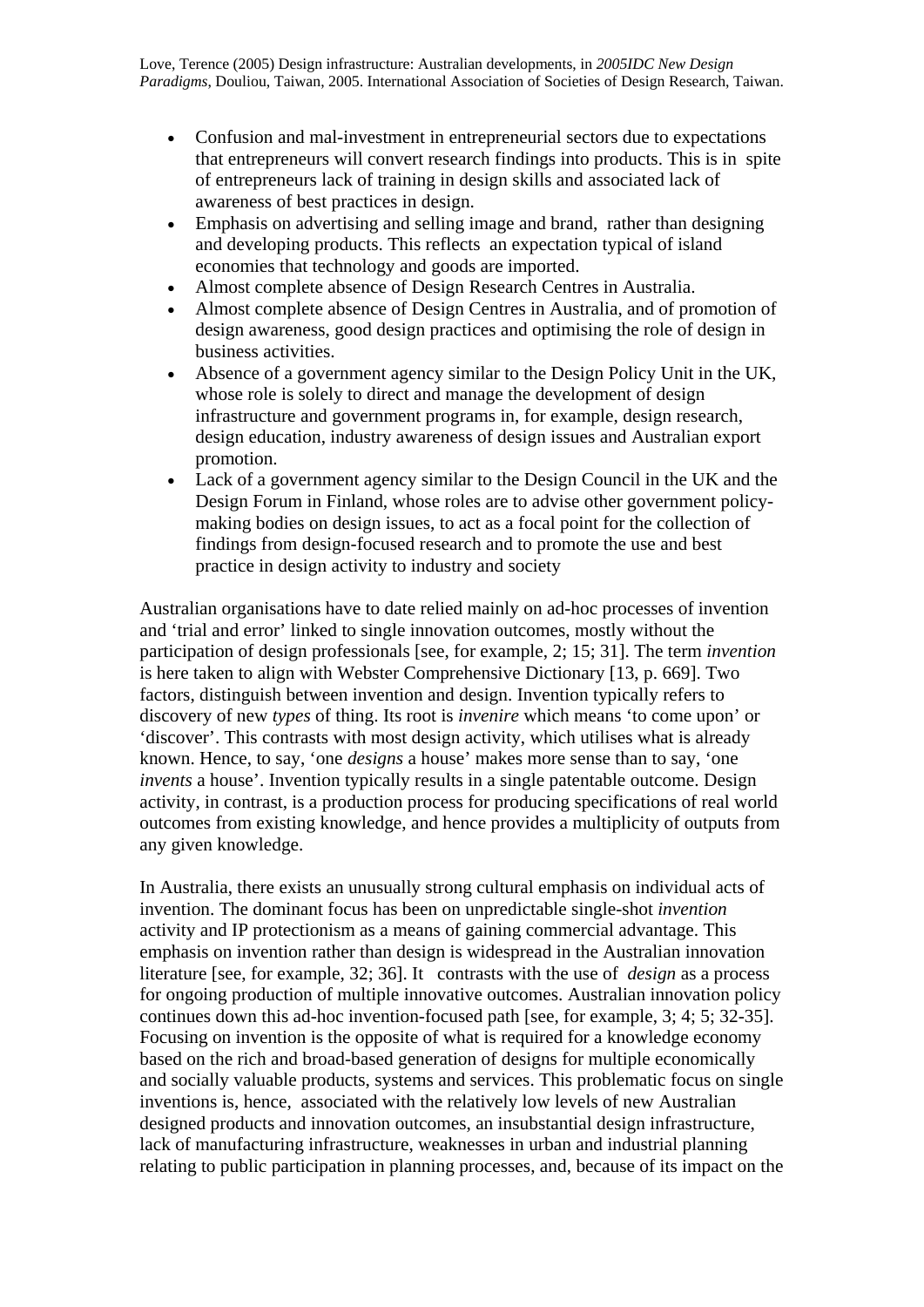need for design sub-fields, has resulted in a relative imbalance of visual design education over other forms of design education. The Australian invention-based approach is problematic because:

The number and type of outcomes are restricted compared to those produced by design processes

Initiation of entrepreneurial businesses is restricted because of the need to obtain substantial venture capital early in the business development process. This presents a more difficult business pathway than design-based routes to entrepreneurship and innovation as found for example in the UK, which can be initiated from relatively capital-less micro-business units.

Reduced development of design infrastructure because the skills of invention, as practiced in Australia, are a limited subset of the skills needed for designing.

In summary, the invention-based model, with its associated high start-up capital costs, and associated long time to market, handicaps Australian entrepreneurship.

Some of the weakness in Australia's design infrastructure echoes Australia's history as a British colony, which limited the development of design and technology that would enable Australia to compete directly with Britain. In wool research, for example, design of new wool products and manufacturing processes was undertaken only in Britain with Australian research aimed at wool production [2]. Other historical factors that adversely influenced design infrastructure include its economic dependence on selling resources, its high landmass/population, technological isolation, and its technological dependence on nations such as US, UK, China, Japan, Scandinavia, and Korea. These have resulted in:

- Low levels of design expertise and design infrastructure and its substitution by a culture of individual inventors and inventions
- Partial design based on compositions of components designed elsewhere
- Overemphasis on research
- Overemphasis on gaining benefits from research derived intellectual property (IP) via protectionism
- Reduced attention to effectiveness of design processes
- Over-dependence on visual design for increased marketing and advertising effort to sell goods, services, and systems that have been designed and manufactured overseas

Design and R&D are closely related processes that both contribute to economic and social development. The relationship between them is that design activity is the process of producing specifications (designs) for innovative outcomes based on R & D processes that provide information to the design process. In Australia, the design and R&D relationship has been redefined such that design activity is overlooked. Instead, the traditional model of the design and R&D relationship has been replaced by a model of R&D dominated by research, IP protection and entrepreneurship. Hegemonic analysis of power relationships suggests this may be the result of research-based stakeholders shaping the current discourse to privilege research and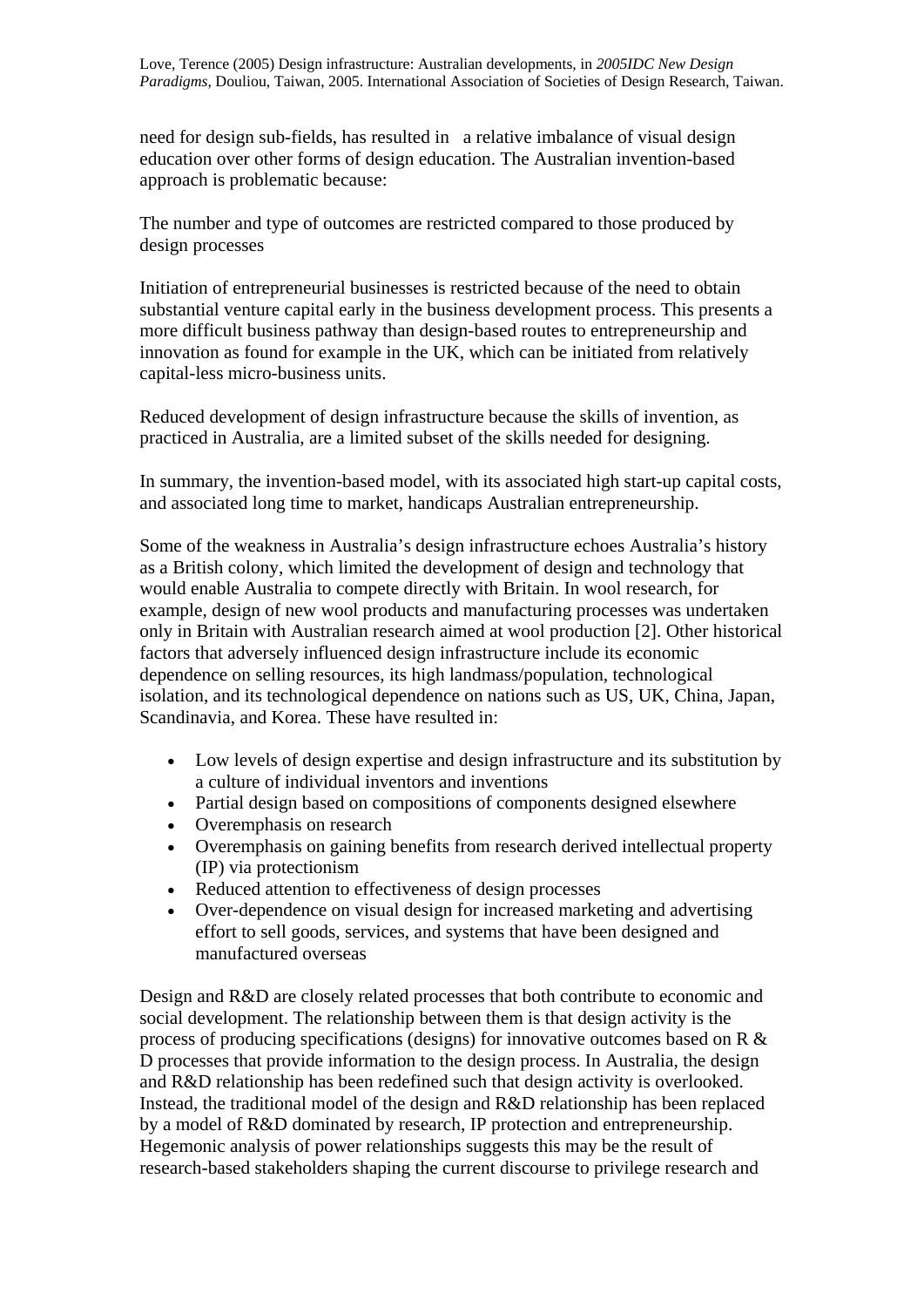strengthen their control of access to investment and research funding. This is implicit in Boardman's [2] analysis of the history of development of research in Australia.

Another weakness of Australia's design infrastructure is due to the fragmentation of design activity into discipline-based silos with low levels of inter-communication. This is significant and problematic in current contexts because design projects increasingly depend on well-integrated multidisciplinary access across design infrastructure. Examples include the design of complex physical systems that have social, environmental and ethical implications, and in the increasing amounts of design activity whose focus is non-physical outcomes with multi-disciplinary aspects, e.g. design of services, processes, systems and organisations. These often also involve design of documentation, image, branding, manufacturing systems and business process redesign.

Evidence of the fragmentation of the Australian design infrastructure is found in several dimensions:

- Lack of attention and funding for design infrastructure development has led to a small range of 'acceptable' areas of design infrastructure being developed (graphic design, engineering design, interior design, multimedia design), whilst less acceptable areas have been neglected.
- Bureaucratic separation of design infrastructure considerations between Federal parliament (international issues, export and international standards) and State / Territory parliaments (local economic development)
- Gaps and barriers between design disciplines, e.g. between technical design disciplines represented by e.g. the Institution of Engineers Australia (IEAust), software design institutions such as the Australian Computer Society (ACS)), and design disciplines aligned with 'Art and Design' traditions represented in part by the Design Institute of Australia.
- Friction between different 'Art and Design' sub- fields evident in the failure of the integration initiatives of the Design Institute of Australia over the last 30 years

Fragmentation and other weaknesses of design infrastructure together impact adversely on the formation of new subfields of design that are necessary to make use of new research findings, technologies, social, environmental, technological and political contexts, and new areas of opportunity. Supporting the emergence of new design sub-fields was identified as important by the Australian National Design Review in 1995 [15].

Where design infrastructure is supportive, new design subfields emerge within and across:

- 'Technical' design sub-fields (e.g. engineering, software design)
- 'Art and Design' sub-fields (e.g. graphics, fashion)
- 'Other' design fields (e.g. business process design, government policy design)

Typically, internationally there is more rapid evolution occurring in the 'Technical' and 'Other' groups.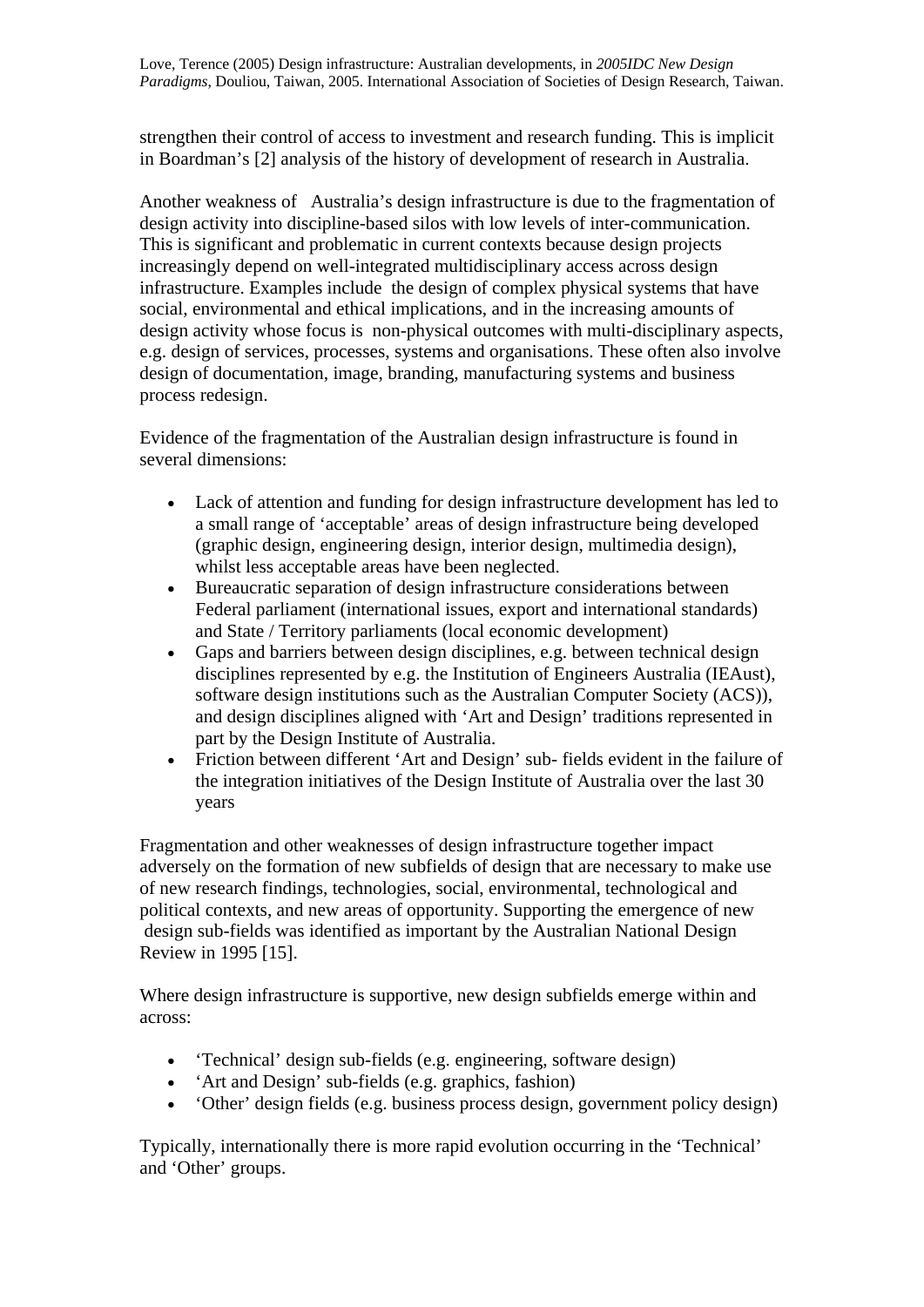Design infrastructure problems in Australia that act against the emergence of new design sub-fields include:

- Australia-wide emphasis on 'niche businesses' conflicts with the emergence of cross/multidisciplinary design sub-fields.
- Tertiary design education lags rather than leads industry practice. This results in a conservative culture that resists change and the emergence of new forms of design activity.
- Government funding preferentially supports new sub-fields of research and new sub-fields of business practice rather than new design sub-fields. (E.g., initiatives supporting creative industries focus on research into the creative industries and support for new creative industries businesses rather than improving creative industries design processes.
- Emerging design fields are typically hidden and subsumed within other fields of practice. E.g., the emerging design sub-field Government Policy Design is currently hidden and subsumed in Policy Analysis.

## **Suggestions for Change**

Other nations have faced design infrastructure problems successfully [see, for example, 11; 17; 21] and together their histories suggest suitable strategies for Australia might include:

- Reviews of design infrastructure and design policy at Federal and State levels
- Establishment of Design Centres in major cities
- Establishment of government design policy units
- Funding to increase quantity and quality of design-focused research
- Funding and guidance to raise the standard of graduate design education programs to benchmarks of other nations, especially where this involves integrating design across technical, 'art and design' and business-related arenas
- Establishment of design services centres in innovation-focused locations such as technology parks.
- Improving the post-graduate education of designers and the establishment of a critical mass of world-class design researchers. Doctoral and postdoctoral design researchers undertake the basic research to improve efficiency and effectiveness of design teams and organisations in knowledge conversion.

The significant gap between Australian design infrastructure and the benchmarks set by other nations suggests that this will require urgent, large and continuing funding investment in design infrastructure is needed.

## **Summary and Conclusions**

The research has identified that: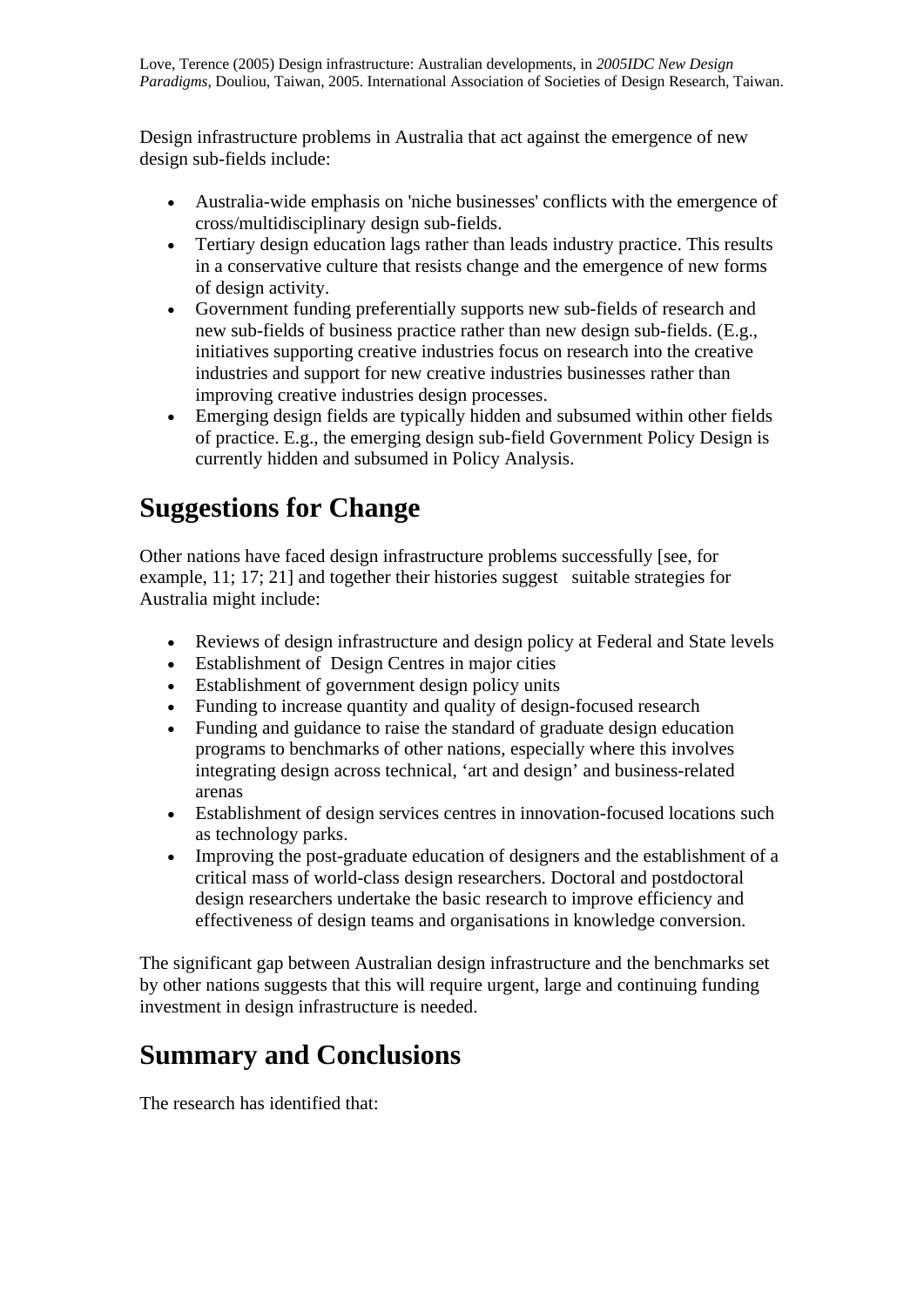A strong design infrastructure is an essential component of national innovation strategy, economic and social development, and building a knowledge-based economy.

There are significant weaknesses in Australia's design infrastructure.

Weaknesses in Australia's design infrastructure adversely impact on Australian efforts in:

- o Innovation
- o Economic and social development
- o Gaining benefits from investment in research
- o Building a knowledge economy
- Design activity has been problematically conflated with research and entrepreneurship.
- Substantial investment in radical redevelopment of Australia's design infrastructure is necessary to support Australian initiatives in innovation, economic and social development, and building a knowledge-based economy.

Key components of successful strategies are likely to involve:

- Funding for design infrastructure development
- Review and development of Federal and State design policies and design infrastructure
- Establishment of new design-focused institutions to promote improved use of design in industry, business, universities, and Federal and State government agencies involved creating and fulfilling agendas for innovation, economic and social development and the transition of Australia to a knowledge-based economy
- Funding to improve the quantity, quality and breadth of design-focused research
- Improvements to the education of multidisciplinary designers, design researchers and design managers.

#### **References**

[1] Technopolis Innovation Policy Research Associates, 2002. Technopolis Projects: The Rest of Europe. Technopolis.

[2] Boardman, K., 2001. Science and Innovation Centenary Article. Australian Bureau of Statistics.

[3] Commonwealth of Australia, 2001. Backing Australia's Ability - An Innovation Action Plan for the Future. Commonwealth of Australia, Canberra.

[4] Innovation Summit Implementation Group, 2000. Innovation - Unlocking the Future. Final Report of the Innovation Summit Implementation Group. ISR, Canberra.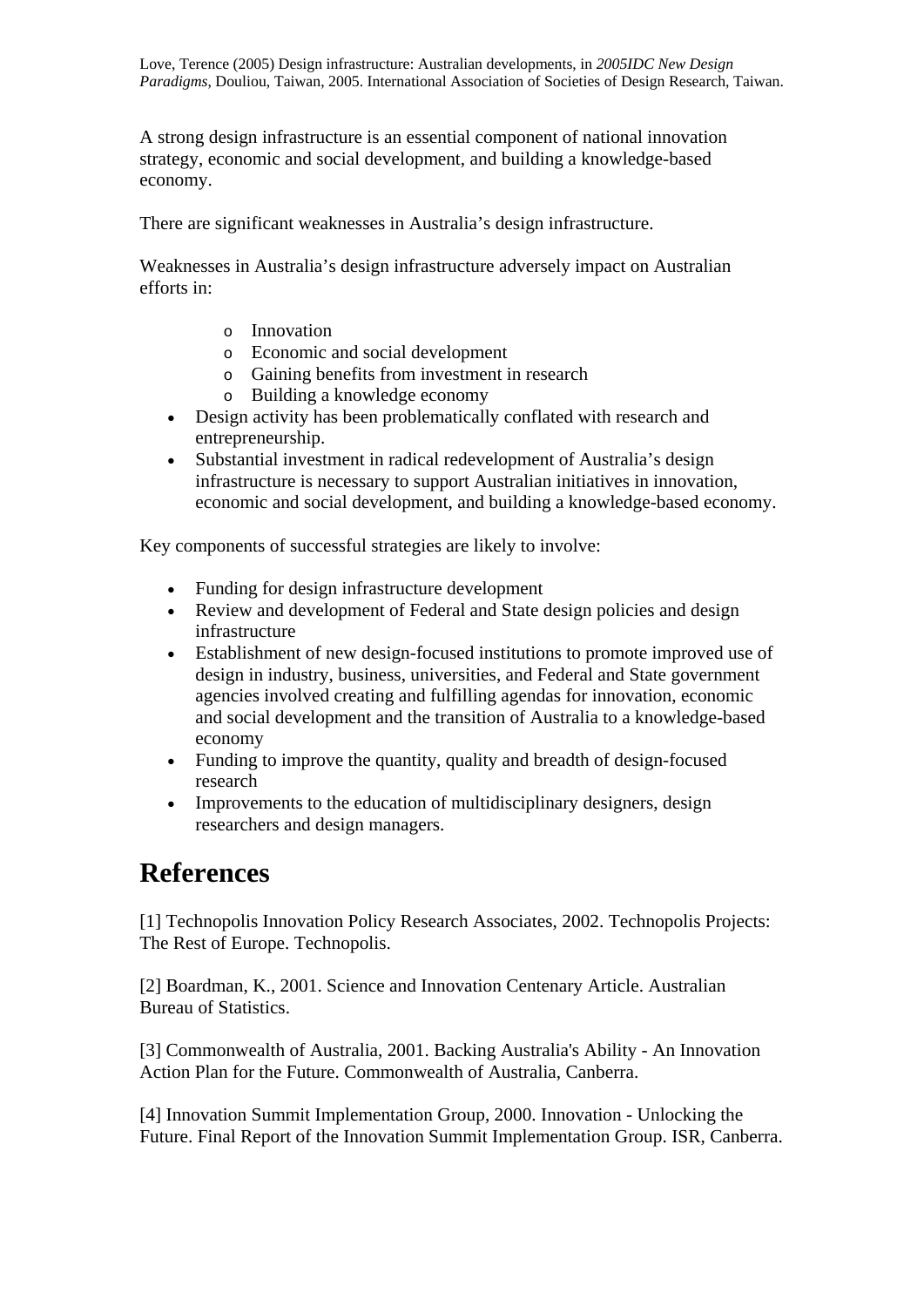[5] Dept of Industry Science and Resources, 1999. Shaping Australia's Future. Innovation - Framework Paper. DISR, Canberra.

[6] The British Council, 2001. Innovation UK: Science, Wealth Creation and Social Well-being in Britain. The British Council, Manchester.

[7] Love, T., 2000. New roles for design education in university settings. In: C. Swann and E. Young (Eds), Re-inventing Design Education in the University, (pp. 249-255), School of Design, Curtin University of Technology, Perth.

[8] Love, T., 2000. Educating those involved in changing human futures: a more coherent programme for design education. In: C. Swann and E. Young (Eds), Reinventing Design Education in the University, (pp. 242-248), School of Design, Curtin University of Technology, Perth.

[9] Love, T., 1998. Social, Environmental and Ethical Factors in Engineering Design Theory: a Post-positivist Approach. Praxis Education, Perth, Western Australia.

[10] Rothschild, E.E., undated. Investing in Design. The Design Council of Australia, Melbourne.

[11] Technopolis Innovation Policy Research Associates CENTRIM & SPRU, 2002. Overall Policy Framework and the Development of the Industrial Innovation System. Technopolis.

[12] Simon, H.A., 1984. The Sciences of the Artificial. MIT Press, Cambridge, Ma.

[13] Marckwardt, A.H., Cassidy, F.G. and McMillan, J.G. (Editors), 1986. Webster Comprehensive Dictionary. J. G. Ferguson Publishing Company, Chicago.

[14] Owen, I., 1990. Building Your Business on Design. In: K. Barnfather (Ed), Directory of Designers, The Design Council, London.

[15] Freeman, D., 1995. Competing by Design: The National Design Review Report. Australian Academy of Design. National Design Review Steering Committee, Sydney.

[16] Friedman, K., 2000. Creating Design Knowledge: From Research into Practice, IDATER 2000, (pp. 5-31), IDATER, Loughborough.

[17] Kim, D., 2002. Korea Design Policy. Korean Institute of Design Promotion.

[18] Arnold, E., Kuhlman, S. and Van der Meulen, B., 2001. A Singular Council. Evaluation of the Research Council of Norway. Technopolis.

[19] Summers, A., 2001. Facts and Figures on Design in Britain. Design Council UK.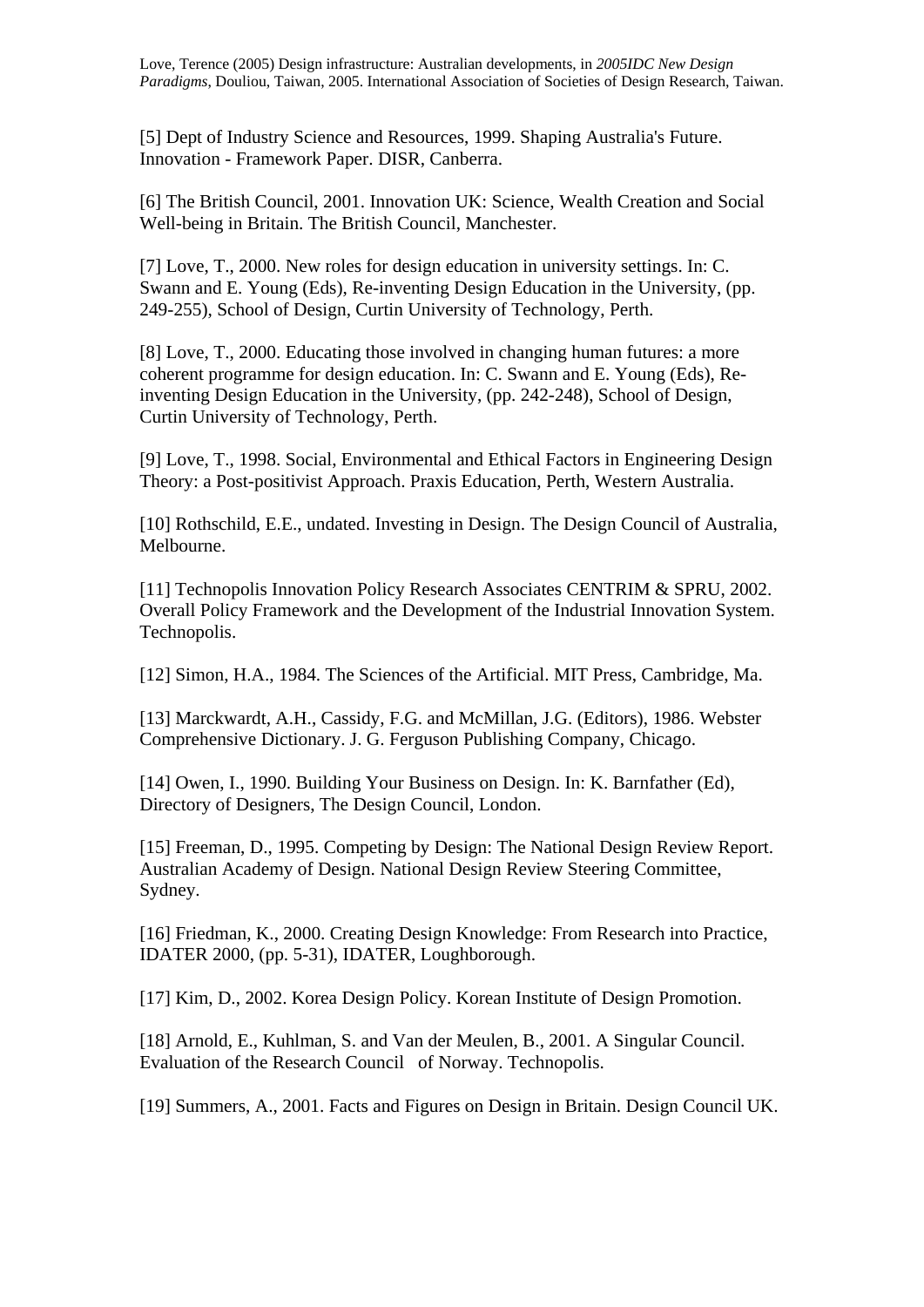[20] National Science Foundation, 2001. NSF GPRA Strategic Plan FY 2001-2006: III. Outcome Goals: Investing in todays promise for tomorrow's achievement. National Science Foundation.

[21] Korvenmaa, P., 2000. Design Research and the Wealth of Nations. Reflections on the interaction of design research and national policies of research, innovation and industry. In: D. Durling and K. Friedman (Eds), Doctoral Education in Design: Foundations for the Future, (pp. 447-452), Staffordshire University Press, Stoke-on-Trent.

[22] Dept of Industry Science and Resources, 1999. Innovation Policy. DISR, Canberra.

[23] ISIG, 2000. Elements of National Innovation Systems - International Ratings. ISIG Information Paper IV. Innovation Policy Branch, DISR.

[24] Marceau, J. and Dodgson, M., 1999. Systems of Innovation. DISR.

[25] National Science Foundation, 1998. Norway's Science Policy. National Science Foundation.

[26] National Science Foundation, 2001. NSF GPRA Strategic Plan FY 2001-2006: IV. Strategy. National Science Foundation.

[27] Whitney, D.E., n.d. The U.K Government Program in Engineering Design Research. MIT.

[28] Canadian Agri-Food Research Council, 1997. Canada's National Strategy for Agri-Food Research and Technology Transfer 1997-2002. Canadian Agri-Food Research Council.

[29] Academy of Finland, 1997. National Strategy for Centres of Excellence in Research. EDITA, Helsinki.

[30] Langrish, J., 1987. The Importance of Design in Technology Transfer. Inst of Advanced Studies, Manchester Metropolitan University, Manchester.

[31] Hartley, R.G., 1994. Industry and Infrastructure in Western Australia 1829-1970. IEAust and Heritage Council of WA, Perth.

[32] Department of Industry Science and Resources, 2001. Introduction: Innovation and Opportunity. Australian Department of Foreign Affairs and Trade.

[33] Sara, V., 2000. ARC Our Vision. Australin Research Council.

[34] Group of Eight - Australia's Leading Universities, 2000. Research & Innovation: Australia's Future. Group of Eight - Australia's Leading Universities, Manuka, ACT.